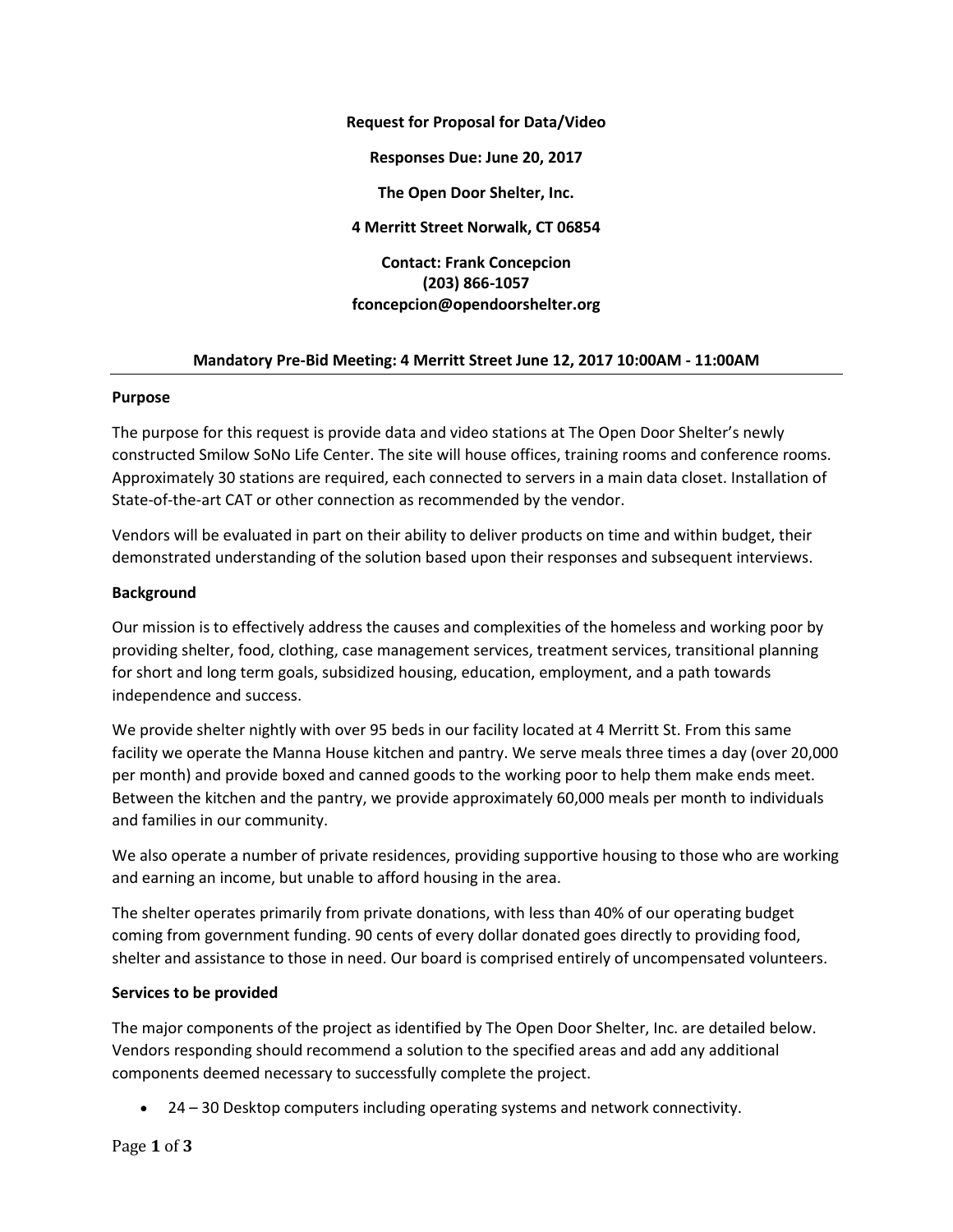- Installation of all equipment, devices, spliced, terminations, cables, outlets. All equipment shall comply with manufacturer's recommendations.
- 3 electronic white boards for 2 conference rooms and 1 training room.
- Internet plan or recommendation based on anticipated usage including extensive Wi-Fi capabilities.
- Cable and telephone service to 2 locations 2 Merritt Place and 4 Merritt Street.

The selected vendor will:

- Provide any necessary screws, anchors, clamps, tie wraps, wire, grounding and support hardware.
- Provide any and all installation equipment or tools necessary.
- Provide machine printed labels for all cables and cords, distribution frames and outlet locations, punch blocks feed cables etc.
- Provide independent support system for cabling.
- Ensure the maximum pulling tensions of distribution cables are not exceeded and cable bends maintain the proper radius.
- Provide proper grounding.

Please include any other requirements and/or state-of-the-art recommendations to successfully implement this project in a timely manner.

## **Proposal Preparation and Submission Requirements**

The proposal shall clearly address all of the information requested herein. Since the written proposal will weigh heavily in the evaluation process, information submitted should be complete and provide a convincing case that the vendor can perform high quality work within schedule and budget constraints. Proposals should be thorough yet concise. Proposals are to be prepared at your own expense.

Vendors may respond to individual sections of the RFP as appropriate.

The proposal shall be sent to the official contact listed below, to be received no later than 5:00PM EST Tuesday, June 20, 2017.

# **Jeannette Archer-Simons The Open Door Shelter, Inc. 4 Merritt Street Norwalk, CT 06854**

Questions regarding this RFP must be submitted by e-mail to Frank Concepcion at [fconcepcion@opendoorshelter.org.](mailto:fconcepcion@opendoorshelter.org) All questions will be answered promptly. Responses to inquiries that substantially or materially change the RFP will be made available to all prospective vendors that have submitted a formal Letter of Intent.